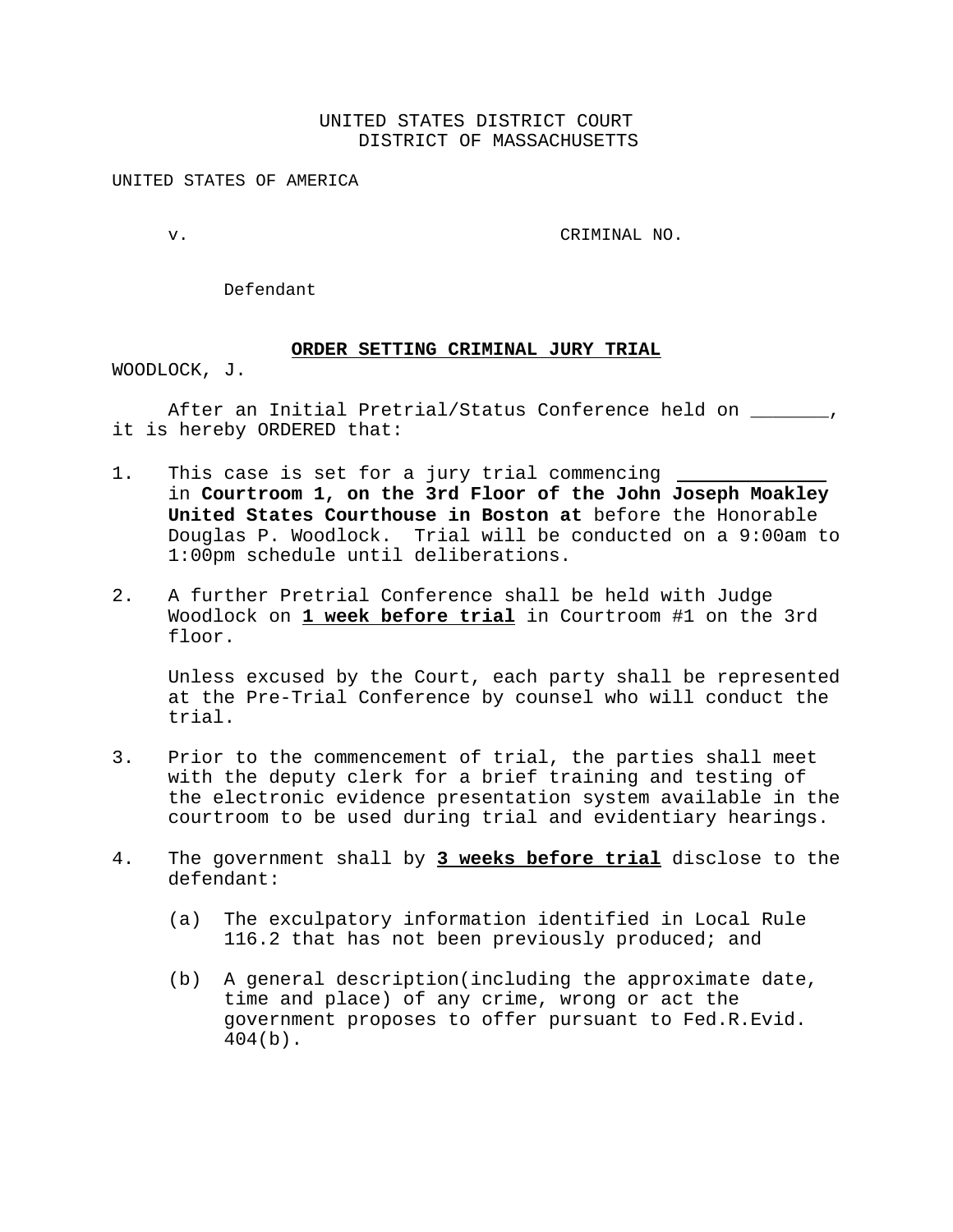- 5. Statements (as defined in 18 U.S.C. §3500(e) and Fed.R.Crim.P. 26.2(f)) of witnesses each party intends to call in their case-in-chief shall be produced by **3 weeks before trial**.
- 6. The parties shall by **3 weeks before trial** file as separate submissions proposed voir dire questions, proposed jury instructions, a written stipulation of any facts that they agree are not in dispute, motions in limine, and a trial brief. Any motions in limine with supporting memoranda, shall be filed by **3 weeks before trial.** Replies to any motion in limine shall be filed by **2 weeks after above.**
- 7. The government shall no later than **1 week before trial**:
	- (a) Provide the defendant with the names and addresses of witnesses the government intends to call at trial in its case-in-chief. If the government subsequently forms an intent to call any other witness, the government shall promptly notify the defendant of the name and address of that prospective witness.
	- (b) Provide the defendant with copies of the exhibits and a premarked list of exhibits the government intends to offer in its case-in-chief. If the governments subsequently decides to offer any additional exhibit in its case-in-chief, the government shall promptly provide the defendant with a copy of the exhibit and a supplemental exhibit list.
- 8. The defendant shall no later than **3 days before trial**:
	- (a) Provide the government with the names and addresses of witnesses the defendant intends to call at trial in its case-in-chief. If the government subsequently forms an intent to call any other witness, the defendant shall promptly notify the government of the name and address of that witness.
	- (b) Provide the government with copies of the exhibits and a premarked list of exhibits the defendant intends to offer in its case-in-chief. If the defendant subsequently decides to offer any additional exhibit in its case-in-chief, the defendant shall promptly provide the government with a copy of the exhibit and a supplemental exhibit list.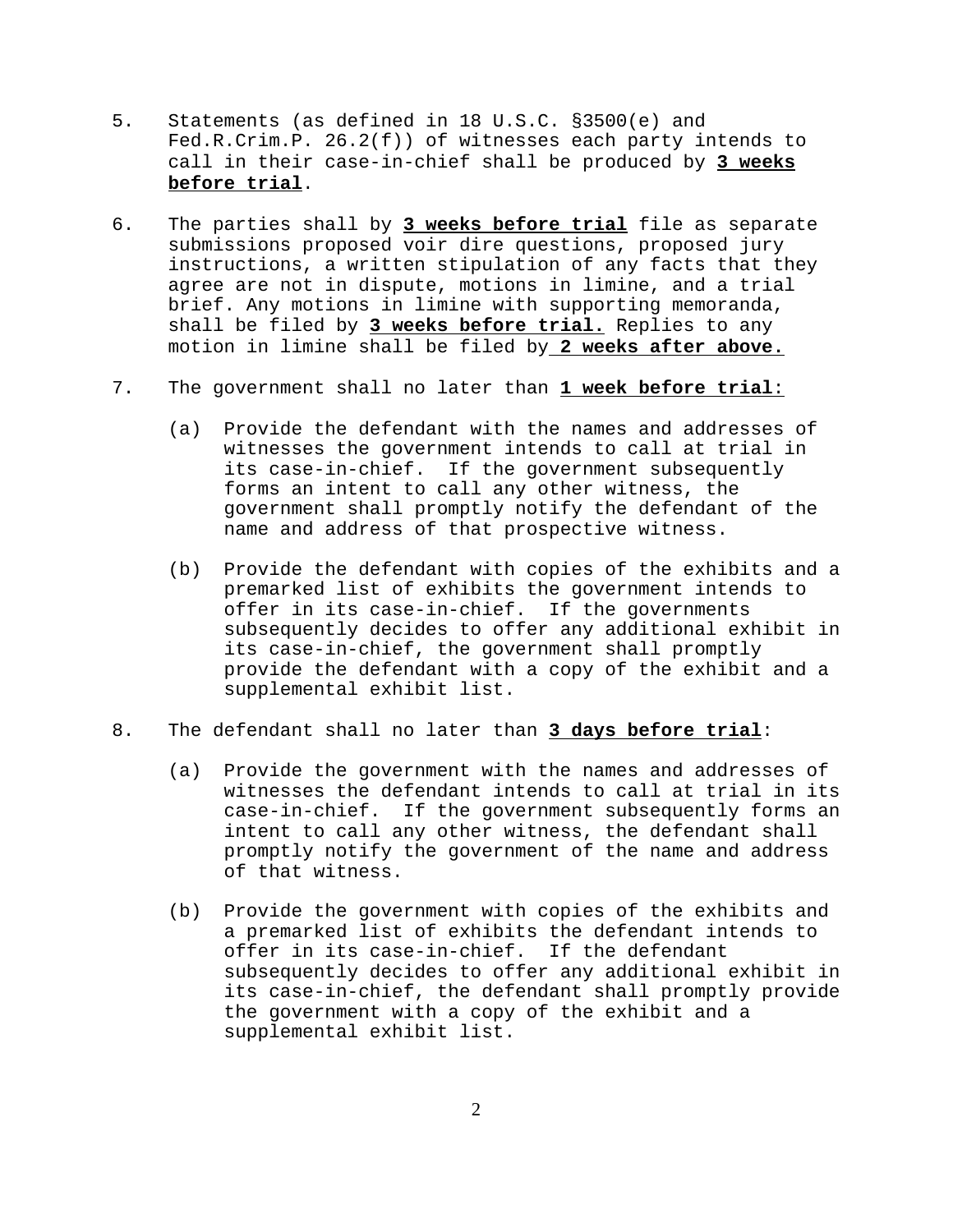- 9. No later than the first day of trial and before impaneling the jury, parties shall electronically file copies (jointly):
	- (a) A list of exhibits to be introduced **without objection**, identified by a single sequence of numbers, regardless of which party is the proponent of an exhibit, **in the form attached hereto as Appendix "A".**
	- (b) A list of marked items to be offered at trial, as to which a party **reserves the right to object,**  identified by a single sequence of capital letters, regardless of which party is the proponent of an exhibit, **in the form attached hereto as Appendix "A".**
- 10. Counsel are advised of the Court's "5 minute-rule", which requires that during jury deliberations, counsel may leave the courtroom, but must appear in court within 5 minutes of a call from the deputy clerk, in order to respond to any jury question or for the return of a verdict. Defense counsel are encouraged, but not required, to bring a cellular telephone with them during jury deliberations, should they desire to leave the courtroom to use the library or the cafeteria, or go to some other location within a 5 minute radius.
- 11. The following period(s) of time are excluded for Speedy Trial Act purposes, pursuant to 18 U.S.C. §3161(h):

Immediately upon receipt of this Order, any counsel who realizes that one or more attorneys have not been notified shall forthwith notify the additional attorney(s) in writing as to the entry of this Order, and shall file a copy of the writing with the Clerk.

BY THE COURT

Dated:

 **.**

Deputy Clerk

\_\_\_\_\_\_\_\_\_\_\_\_\_\_\_\_\_